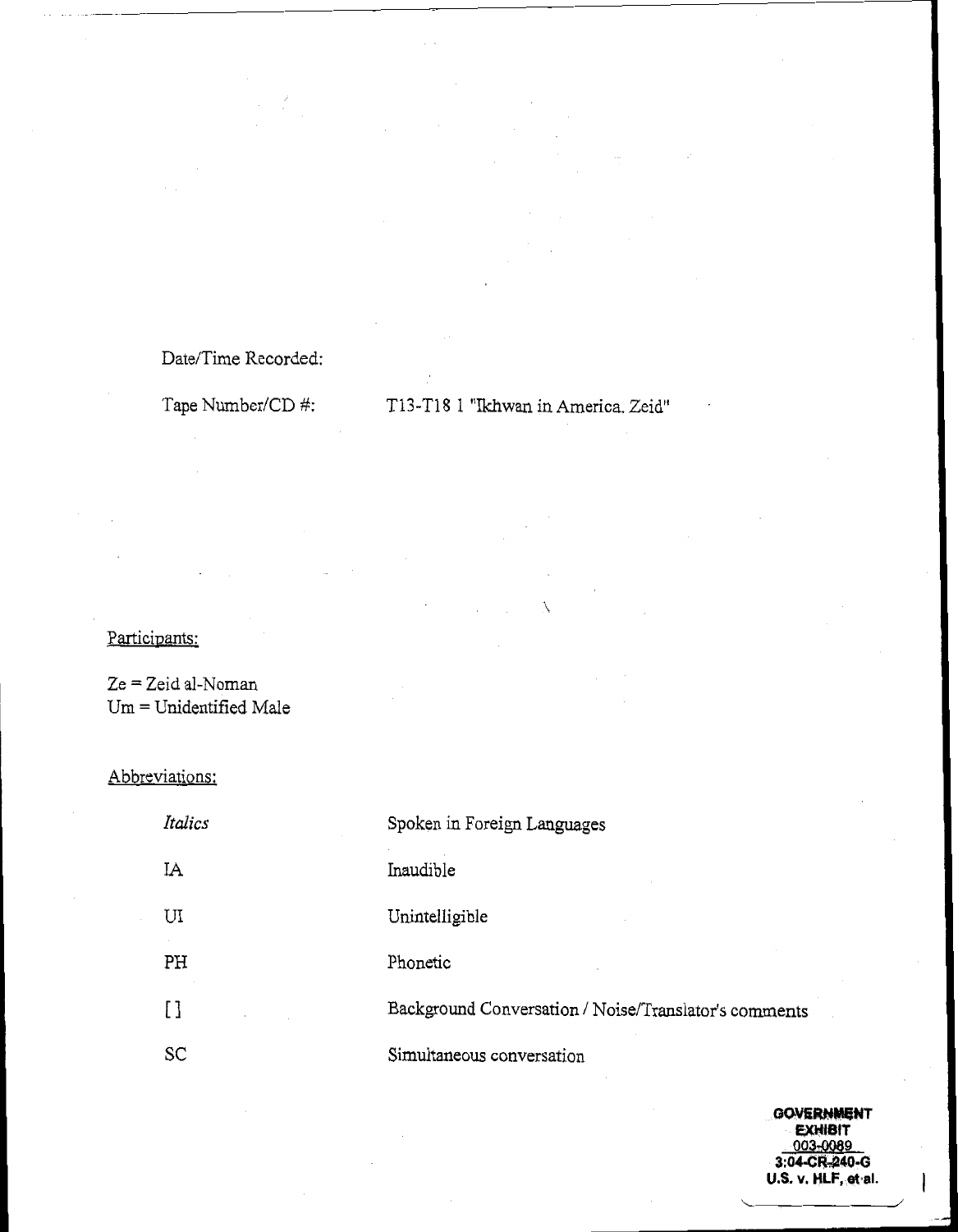#### **Side A:**

Um: I resort to God from the pelted Devil, In the name of God, the Beneficent, the Merciful. Thanks be to God and prayers and peace be upon God's messenger, his family and his companions. Brothers, God's peace, mercy and blessings to you. Er ..., these special meetings in which the Ikhwans meet in organizational meetings there is a good opportunity to meet the Ikhwans, for their cooperation and an opportunity to exchange advice with each other and...[UI]. They are also an opportunity for the Muslim Ikhwans to meet in this Dawa'a and they are also a good opportunity for the brothers the Mads of this Dawa'a to meet their brothers in their locations and in their activities. And..., and today in our lecture, we meet with a Masul brother so that the Ikhwans can express what is in their hearts and so that you can benefit from the directions of the Masul brother and that's it. We just would like to remind you that ..., of course, the title of the lecture is "The Ikhwans in America" but the questions which will follow the lecture will not be limited to the subject presented by the brother but will include any general...., any questions ..., any question a brother wants to pose or present around the Dawa'a in America. We now meet brother Zeid al-Noman, Masul of the Executive Office, may God reward him all good.

Ze: Thanks be to God, Lord of the Two Worlds, Prayers and peace be upon the master of the messengers, Moharned Bin Abdullah and all of his family and companions. My brothers, God's willing, I will speak about...er, our history. I will begin with a historical outlook....er, about the history of the Muslim Brotherhood Movement in north America. After that, I will go ahead and speak about the nature the Movement in north America and what are the difficulties which face work over here. I will then conclude the lecture, God's willing, ...[ coughing] ... I will then conclude the lecture, God's willing, by talking about priorities of work in north America as compiled by the Executive Office. The Movement was founded ...., the Movement was founded here with the founding of the general Islamic activism or it might have preceded it by a little bit. At first, it was a gathering or a grouping for Islam activists without an organizational filiation with the Movement. So, the first generation of the Muslim Ikhwans in north America composed of a team which included he who was an Ikhwan in his country or he who was a member of The Worshipers of the Merciful Group or he who doesn't have a direction but who is active in Islamic activism. This was the first point or group which gave or planted the Muslim Brotherhood seed in America. After that, the Movement went through different organizational formats. One of the first organizational formats tried here were the regional gatherings as each movement had ..., had its gathering with a leadership and the collection of these leadership formed the Group's leadership or what is called the Coordination Council. They were meeting and the resolutions of that Council were non-binding for its members. Of course, there were some countries...., there were some countries which did not have a large gathering in north America, we can call them ....[ UI] countries, individuals of this country would associate with the nearest movement to them. So, for instance, an Iraqi might have joined Jordan's Ikhwans and,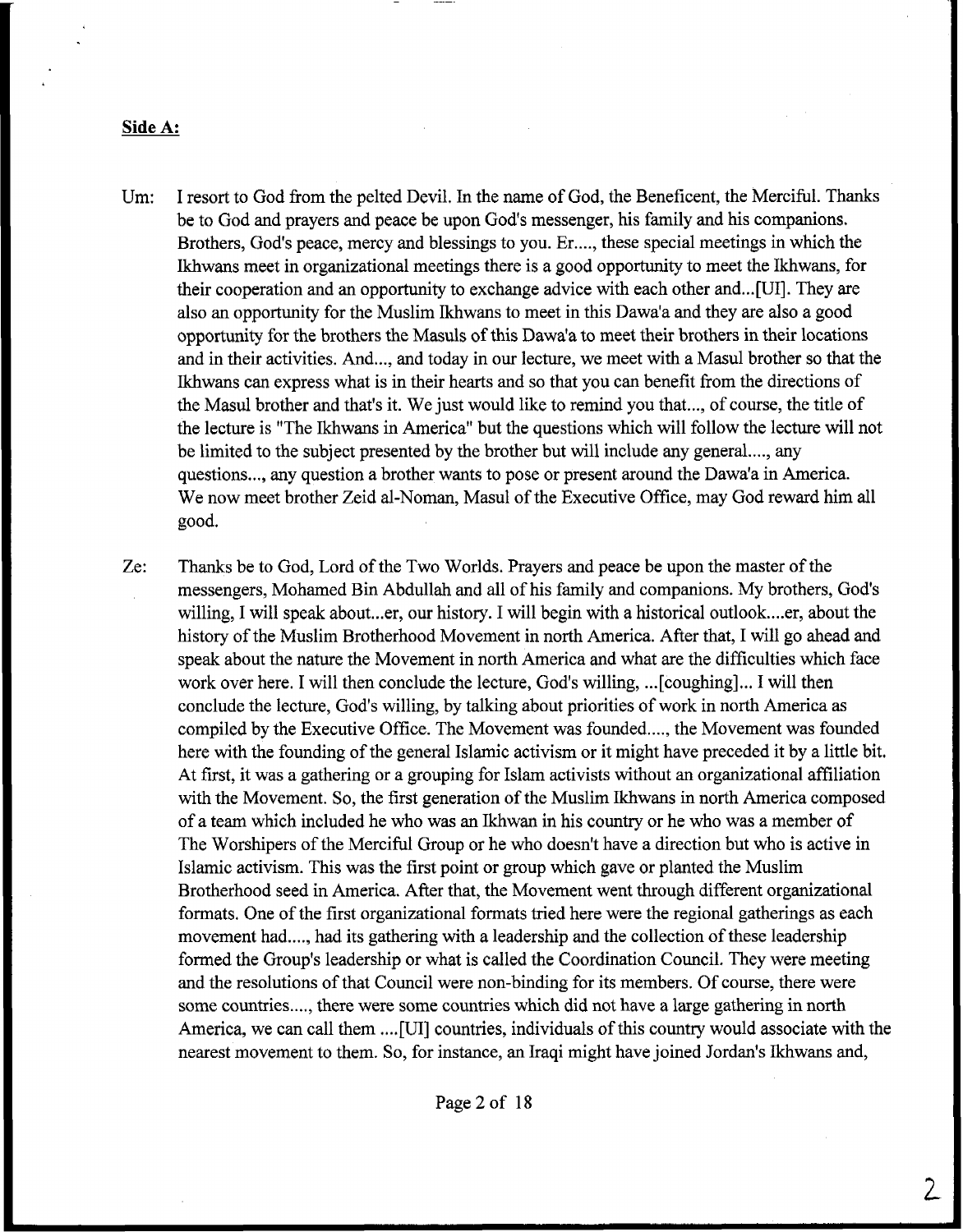for instance, a Libyan might associate with Egypt's Ikhwans and so forth. Following this stage, a new organizational format started to evolve which is the unified Movement. These ...., these groups of Ikhwans started to gather under one leadership. During this stage, the name of this gathering was not important but the affiliation with the Ikhwan's name was an affiliation due to the size of thought of this Movement and...er, or books and writings of this Movement which were available in the field. This was the reason for which the name "The Muslim Brotherhood" was adopted as a basis for this work. I mean, to the point that, at some point, there was an attempt to change the name of the Muslim Brotherhood Movement to The Islamic Movement and making it affiliated with a dissenting group in Iraq called the Islamic Movement. All of that, Ikhwans, was at the beginning of work when the Ikhwans who came to America, may God reward them all good, were seeking methods for activism. This was probably in mid 60's...er, or even...., I mean, mid 60's, long time ago. As for recruitment in the ranks of this Movement, its main condition was that a brother ...., was that **a** brother must be active in the general activism in the  $MSA$ , a person who attends its general conferences or participating in its executive committees, whether local or central, and this was the Movement's condition in the 60's. We can then sum up the condition of the Movement in the 60's by saying that commitment to the Movement was a sentimental commitment, a grouping one, and general activism was the basis for that commitment. Also, in the beginning there were regional gatherings which turned into a unified Movement without an intellectual or organizational scale. And we said that recruitment used to take place in the following format: attending the MSA conferences and choosing active Arab elements and approaching them to join the Ikhwans. This was followed by visits to the local branches and, consequently, choosing active elements over there and approaching them to join the Ikhwans. As for the Ikhwan who came from their countries, they most probably joined the Movement specially if there were large numbers of the Ikhwan Movement who preceded them to America. Then, joining the Movement would be *automatic;*  he would notify that he has arrived and, after that, he would join in the nearest opportunity. Most of the Usras then were individual Usras. I mean, sometimes an Usra would be made up of three people and the distance between two of them is maybe 100 or 150 miles. They would meet once a month or once every six weeks. After that period, in the beginning of the 70's a new era started. We can call it the stage of codification. The people started to..., they put together the first bylaws of theirs and they started after that to.... And, in doing this thing, there started to be an emphasis on the Ikhwan's formula for this Movement. Prior to this stage, young elements came to America, specially Gulf elements or Saudi elements which joined the ranks of the Movement regularly. This was the first true tremor for the Ikhwan's activism here in America as these brothers started to demand clearer Ikhwan formulas, clearer commitment and means or ones with a specific and not a general nature and that there are conditions to accept one into the ranks of this Dawa'a and to made work secret.,..etc. This characteristic .... er, this current started to come to surface or this current started to be distinguished in Islamic activism during the ranks of the Movement to the point that The Shura Council appointed to it a brother who represents this direction even though he is not elected to that Council. If we examine the Group's conferences in this ..., in this time period, we would find that they were characterized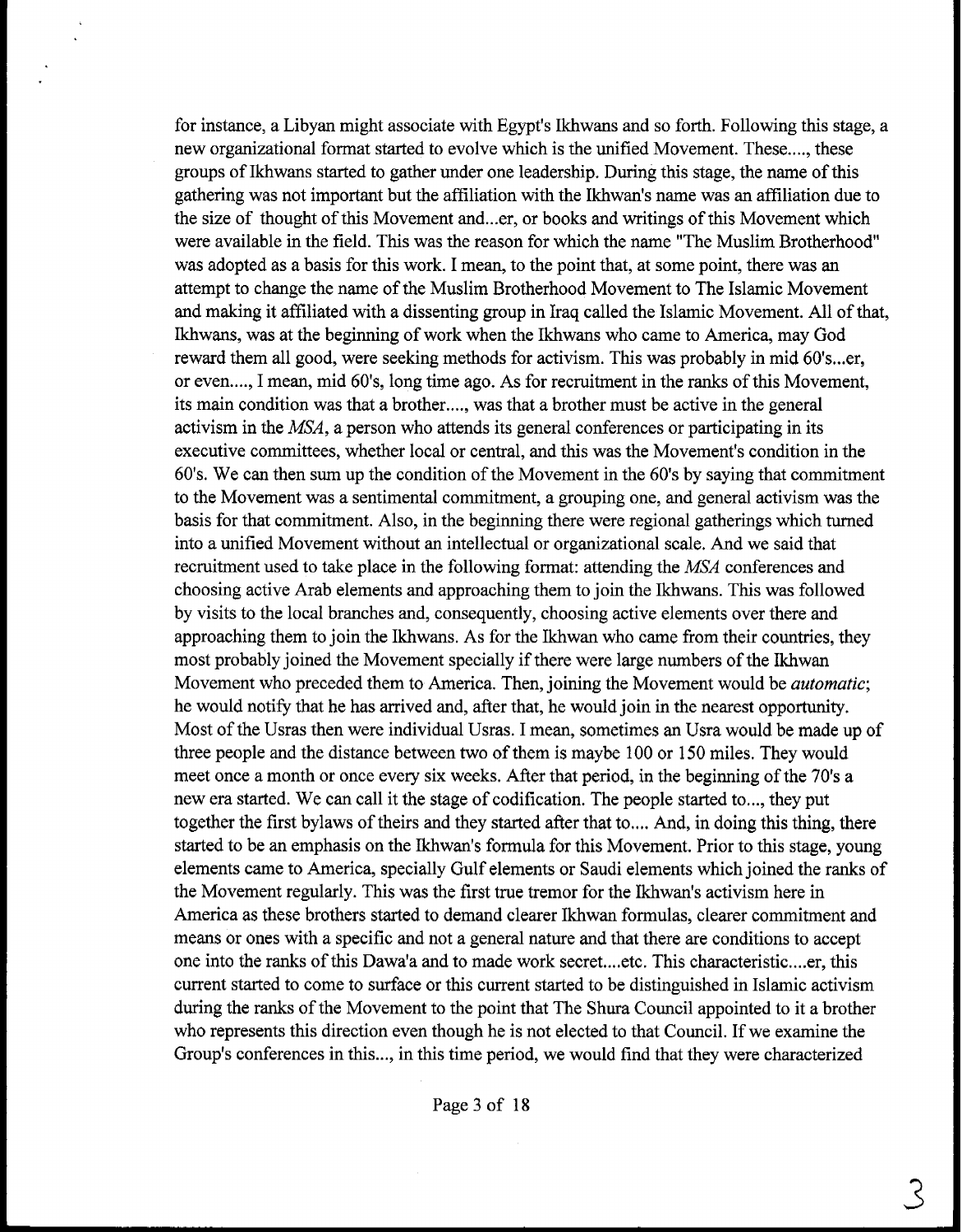with the following: First of all, in the past the Ikhwans' conferences used to be held in the same time as the MSA's conferences, at the same time. They would either precede it with one day or come a day after them. After that they became separate from the MSA's conferences and they lasted an entire week. Also, the leadership would be elected during these conferences. We notice that there used to be a family characteristic to these conferences, that a brother would attend and his wife and children even if. his wife is not a Sister. Also, attending this ..., this meeting were some of those working in the Islamic field and, particularly, the brothers in the Halaqa, the Beloved Halaqa which is the Pakistani brothers' Movement or the brothers who were members of the Islamic Group in Pakistan and came to America. This period continued until ..., until approximately the year '75 and after that the era of dedication for the general activism began. During this time period, leaders of the Group were dedicated to the general activism organizations which were in the formation phase which took a lot of their time and all of that was at the expense of the Movement and the special domestic activism. During this time period, there was a big desire to come to America to study and large delegations of youth come to the country, most of whom were committed to the Dawa'a in his native country. During the..., during the same time, the Ikhwans' foreign connections became strong and that was due to the fundraising campaigns which were launched by the Ikhwans..., which made it possible for the Ikhwans in the leadership to meet leadership from the Orient. Therefore, membership here of the brothers who were members in their countries was easier, more easier. Those people come to the Movement and found some organizational practices such as means and priorities which were different from the ones they were accustomed to in their countries. So, they started to inquire, "Where is the strictness in the conditions? And where are these conditions? Where is the secrecy, where is organizational connection and where are the educational programs? What are goals of the Group here? What are goals of. .., the goals of these programs?". All of these questions were resurfacing on the field anew. Therefore, regional organizational pockets started to form during this time period. Also, rumors and suspicious started to circulate among the ranks of the Group regarding individuals in the leadership, So, the Movement then-current situation exploded during the camp of '77 and a new leadership came on board in '78 whose work was bitter as it was trying to purge the Group's body from regional restrictions and gatherings or from the organizational pockets and tied its parts together but, during this time period, it was a non-harmonious leadership and going back and forth was evident in its positions. Despite that, it managed to place the Ikhwans in front of the true picture of their reality and to shake them deeply from the inside. Therefore, the conferences of '77, **'78** and '79 used to end with tears and pain but, to say the truth, were very important for what happened after that. This time period was characterized by change; a change in Ikhwans who wanted to change the status quo and others who want to maintain the status quo. One of the things which were enacted is the attendance of the Sisters only to the Movement's conferences, only the adherent Sisters and not the wives of the Ikhwans. Also, for the first time,..,er, actual accountability of the leadership was enacted even though this accountability was unfair at times. In the past, leadership was seen as a group of infallible Ikhwans. Therefore, holding them accountable was rare or simple. Despite that, organizational pockets continued to constitute the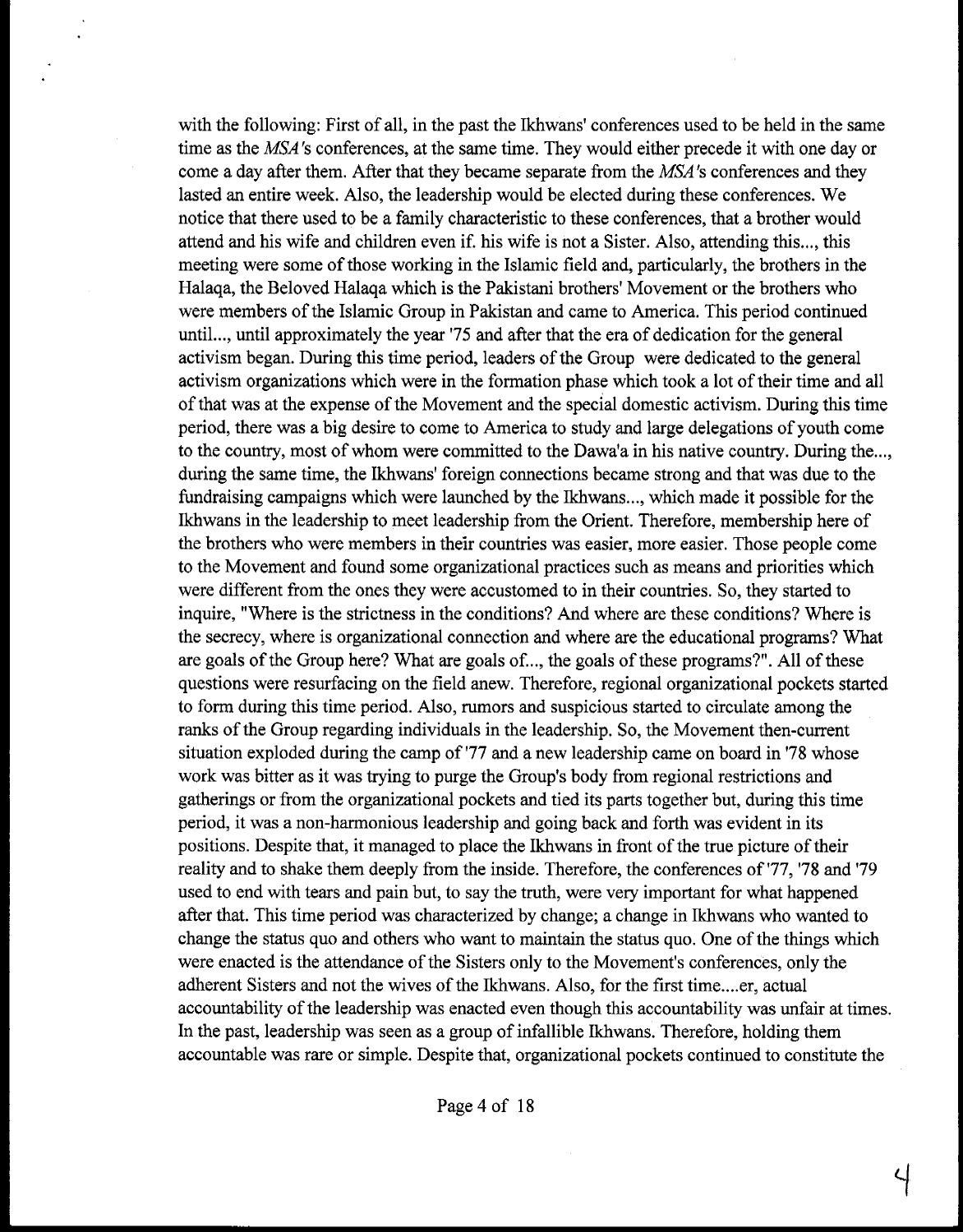biggest danger for the unity of the Group. But, this time period came to an end and the Group became more accepting of change, stability and moving forward. The elections of '79 came along and the Shura Council came in '80 and '81 and the road in front of it was paved and work began to unify the Group's ranks, codification of work and pushing the Movement's forward. For the first time then, we had a General Masul who was dedicated to the Group's affairs alone and also the Shura Council started to play its true role which is planning and monitoring the executive leadership. The executive leadership was carrying its tasks through a Shura atmosphere and continuous contacts. Its meetings were held consistently on monthly basis. The mid-level leadership which was represented by the Masuls of the regions and the regions' councils play their natural role as well through applying the principle of decentralization. Work started to be clearer and more programed. The current Shura Council came on board to finish what its brother started on the span of past seven years to lead this Group to new horizons, God's willing, keeping its eyes on huge goals among which is the settlement of this Group and minding some of the regional experiences and the turns of the Muslim Brotherhood Movement in north America. This is a quick narration for the history of the Muslim Brotherhood in north America and, as you notice, it is not old history, I mean, the Movement stared here in the 60's and we are now in the 80's. That means that the Movement's age is between 15 and 20 years only. Despite of that, the result of the experience...., the experience Movement went through, is large and it made it possible to short-cut many years as a result of the fusion of different experiences which came from different backgrounds. After that, we examine what ..., what is the nature of this Movement after it gained it and what are the real reasons which made it go through the circumstances it went through. We say that, first of all, the organizational base in north America is an organizational base with a dynamic characteristic. This dynamics is at two levels: The first one is at the north America's level as the vast majority of the Muslim Brotherhood here are students. Therefore, we find them very prone to change, either for study reasons which is about two years for a brother and he changes his college, or, as far as residence is concerned, the Ikhwans change their address almost every *semester,* or, as far as moving outside of America, it is either a temporary departure and that usually happens during the summer vacation or the **Christmas** vacation, or a departure to work in the Orient for a limited time period, or it is a permanent departure which is when a brother ends his study or when an immigrants decides that it is time to return to his native country. The base changes about 70% almost every five years. Then, this dynamic nature had an impact on the course of work. Some of them were native effects. Some of these effects is that this prevents long-term planning due to the lack of the long-term stability of the base. Some of it is the difficulty of following up with the Ikhwans at the central level due to their constant changes of either their addresses or their residences. Some of that is, sometimes, the sudden disappearance of Ikhwans from the region or the city. Most likely this happens when the brother decides to terminate his studies and he packs his stuff and leaves without notifying those in charge in the first place. Another negative effect is that this characteristic prevents supposed growth and makes the education of the individuals intermittent at times. As for the positive effects, they are: First, the exchange of ideas between the regions because when the Ikhwans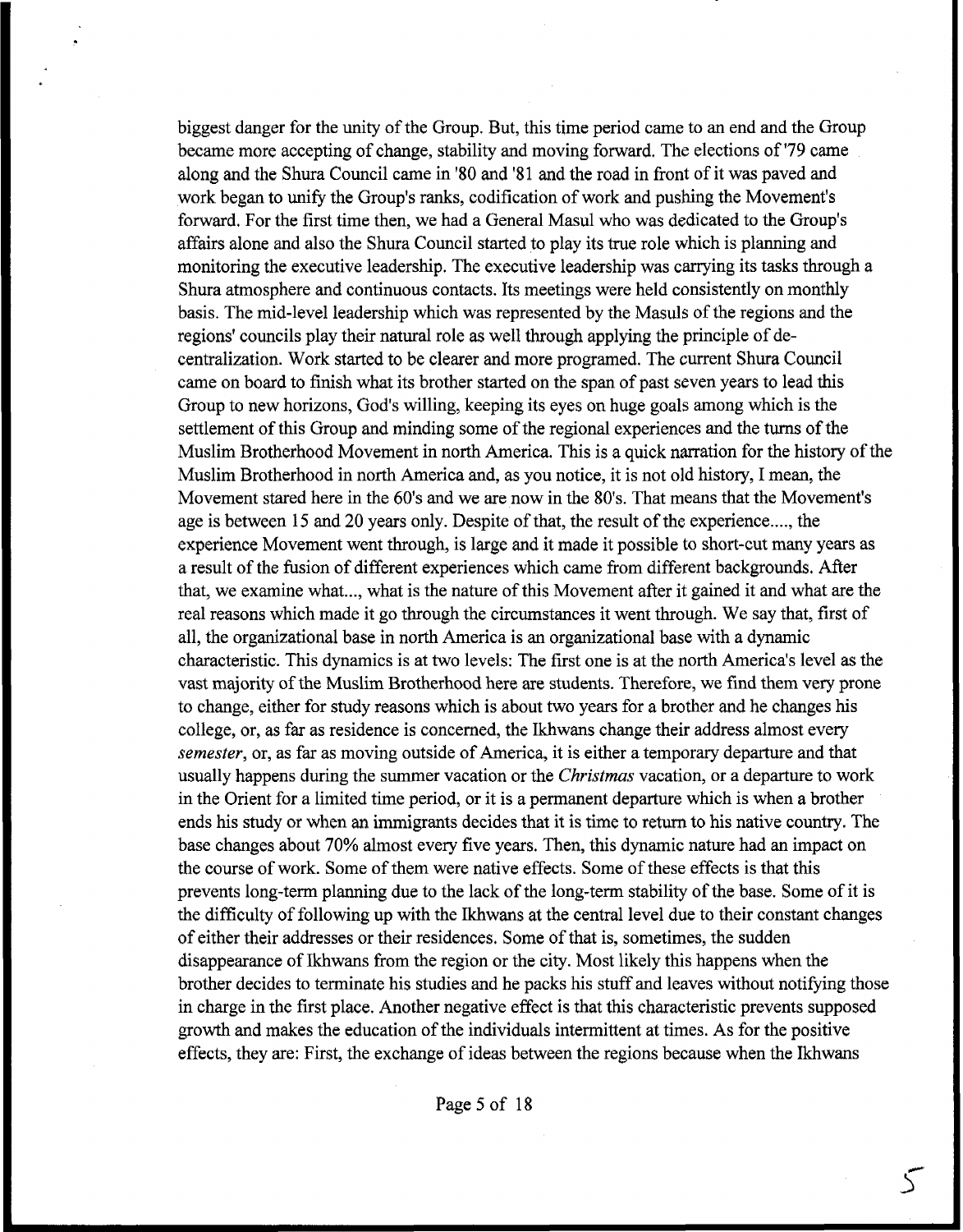move from one region to another they carry the experiences of this region to the other region. This was one of the positive things of the dynamics of the base, Also, the fact that it allowed new blood to be present as far as planning and execution are considered along the years. Also, the lack of formation of permanent isolated pockets because any organizational pocket might take some time..., a certain period of time and, after that, this pocket will disband either because the Ikhwans have departed the country or moved to other places. Therefore, an organizational pocket will not last. And the other characteristic of this Movement is that the base has low density. By "low density" I mean that there is no large number of Ikhwans at one city. This, of course, has positive and negative effects. Among its negative effects on the Movement is the difficulty or forming educational or organizational levels. When a brother moves from one region or from one city to another, he might not find in the city he transferred to the educational level he was in. Also, the other negative effect is the difficulty of contacts and meetings. So, the method of contacts depended on was either the mail or the telephone. One of the flaws of that is that accountability and guidance are scarce. Among the positive effects for the..., for the..., the relative low density of the base is exerting the entire Ikhwan energy due to the lack of pressure and restrictions placed on the brother. Finding out a brother's genuineness, the working brother from the one who pretends to be a brother. When you place a brother in a position of responsibility in a...., in an atmosphere which has less accountability, the good nature or a good brother can produce even if there is no continuous direction or continuous accountability of his,.., of his actions. Also, there was another positive ...., another positive which is training a brother on how to deal with non-brothers and planting the first seed for that. When a brother existed in a large Ikhwans gathering, his dealing will be with Ikhwans only. When a brother is alone or with a small Ikhwans' gathering, his dealing will be..., specially with non-Ikhwans, he will learn how to direct work through them, He will ...., he will learn how to deal with them, the dealing.,., dealing with a non-Ikhwan brother, as you know, is different from dealing with a brother, Also, there was a characteristic.., another characteristic for that Movement, which is the difference in tastes. Regardless of whether a brother is resident or temporary here, there are two kinds of Ikhwans who come to America: The first one found out about the call of the Ikhwans in north America and became regular in its ranks over here. Those brothers, even if they are residents, are the most Ikhwans who rush to defend **and** sacrifice for the sake of the Movement. Even if they are temporary, they will be, God's willing, new experiences and new blood in the movements of their countries. As for the third kind, they originally came as Ikhwans and they became regular Ikhwans here. I mean, we call them "Imported Ikhwans" and those people are statues. Some of them came to study only. Therefore, working among the ranks of the Group comes in the second, the third or the fourth place for them. Some of them came to study but know that this life is for the Group so that he could reap its fruits in the afterlife, God's willing, and he places working in the ranks of the Group in the first place. Some of them came to study but see that working for the Group comes in two aspects: The first one, working among members of his homeland and after that comes general work in the ranks of the Group. Some of them came to study with a prior judgement about the Group over here regardless of it being right or wrong. Based on that, he makes a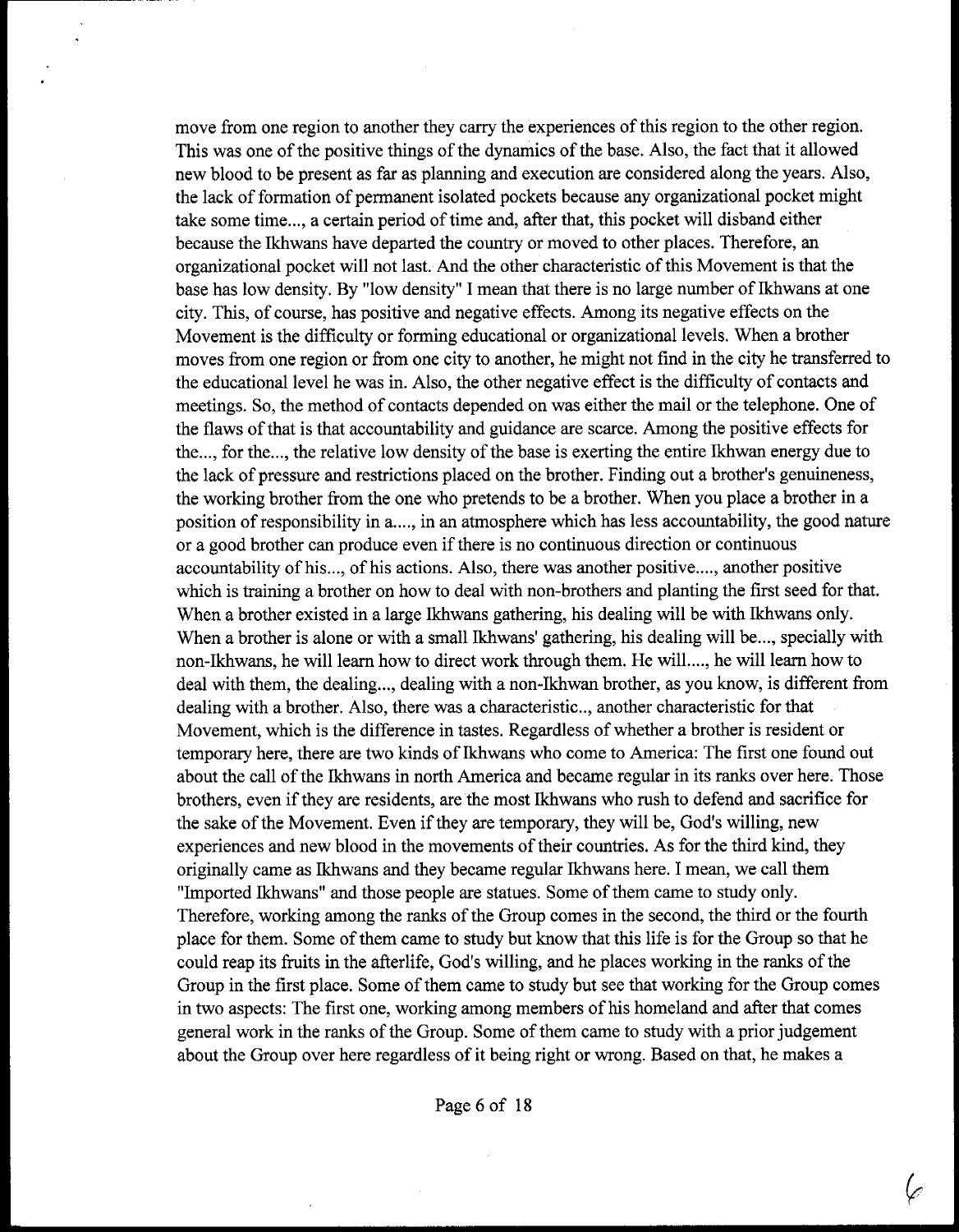judgement and moves according to that. Some of them came for work and they place their work first before the Group. Some of them came for work and know that this life is a farm for the afterlife and he sacrifices what he has for the sake of. .., for the sake of this Dawa'a. These are the most important kinds of imported Ikhwans who come over here. Of course, every one of these kinds has its contribution, has its negative aspects and its positive aspects. Some of them were ...., were a cause for the delay of hindering the work of the Group and its forward moving. Some of them were a cause for the Group to move forward. God's willing, everyone works with an intention for which we ask Almighty God to reward him for. These are the three characteristics which describe the Ikhwan Movement in north America. In reality, it has unique characteristics. I mean, except in America and Europe, we do not find unified movements which work in that way, to be able to or try to melt all of the Ikhwans' experiences in a one pot, try to group all the Ikhwans under .... er, under one umbrella. This experience had and still has many positive aspects for our Ikhwans, particularly Ikhwans of the Orient because it deepened the idea...., of the Group's unity. Here in America we find the practical application for this...., for this idea which is the Group's unity in one movement. Also, the positive and negative aspects of this work reflect here and we can achieve through them ..., we can push these positive aspects forward and find solutions for these negative aspects and move through the negative aspects, God's willing, and turn them into positive aspects to benefit work. As for planning and the process of planning for the Group, it also went through historical phases. Some of them is the lack of clear plans neither for the Group or for general activism. I mean, the most important resolution the Group might have taken was who was going to be a member of the MSA's executive committee. This was the most important resolution the Group could have taken during this phase. Then, the first Ikhwans' plan was the five-year plan the Ikhwans put together lasting from '75-'80. Its primary focus was general work and dedication to the general work organizations. **After** that the five-year plan for '8 1 **-'a5** and its focus was self-structure and settlement of the Dawa'a. All of these are plans are..., I mean, the one which put them together was the Shura Council. In the years '80 and '81, we started to work on a new kind of plans which is planning at the regions' level. Therefore, planning became..., planning became prominent at the regions' level as a system for work and as a system for accountability. **As** for this year, thanks be to God, the executive office has put together an annual work program on whose basis, God's willing, the region or the regions will build their plans for the current year. The plan of the executive office will be implemented beginning May '82 and, of course, ends in April **'83.** When the executive office thought about putting this plan together, it really came in different stages such as gathering **a** group of Ikhwans who have experience and specialization in planning or management and they put together the first foundation or stone for this plan. It was then presented to the executive office after that and it compared it with the human potential in place and with the abilities of the Ikhwans in place and it chose from the bases which were put together by the first committee a group of goals which the executive office considered main goals which must be implemented during ...., during this year, and it made a second group of goals secondary goals which it will try to implement this year if time permits and then hoped that these secondary goals will gradually move from the category of secondary goals to the main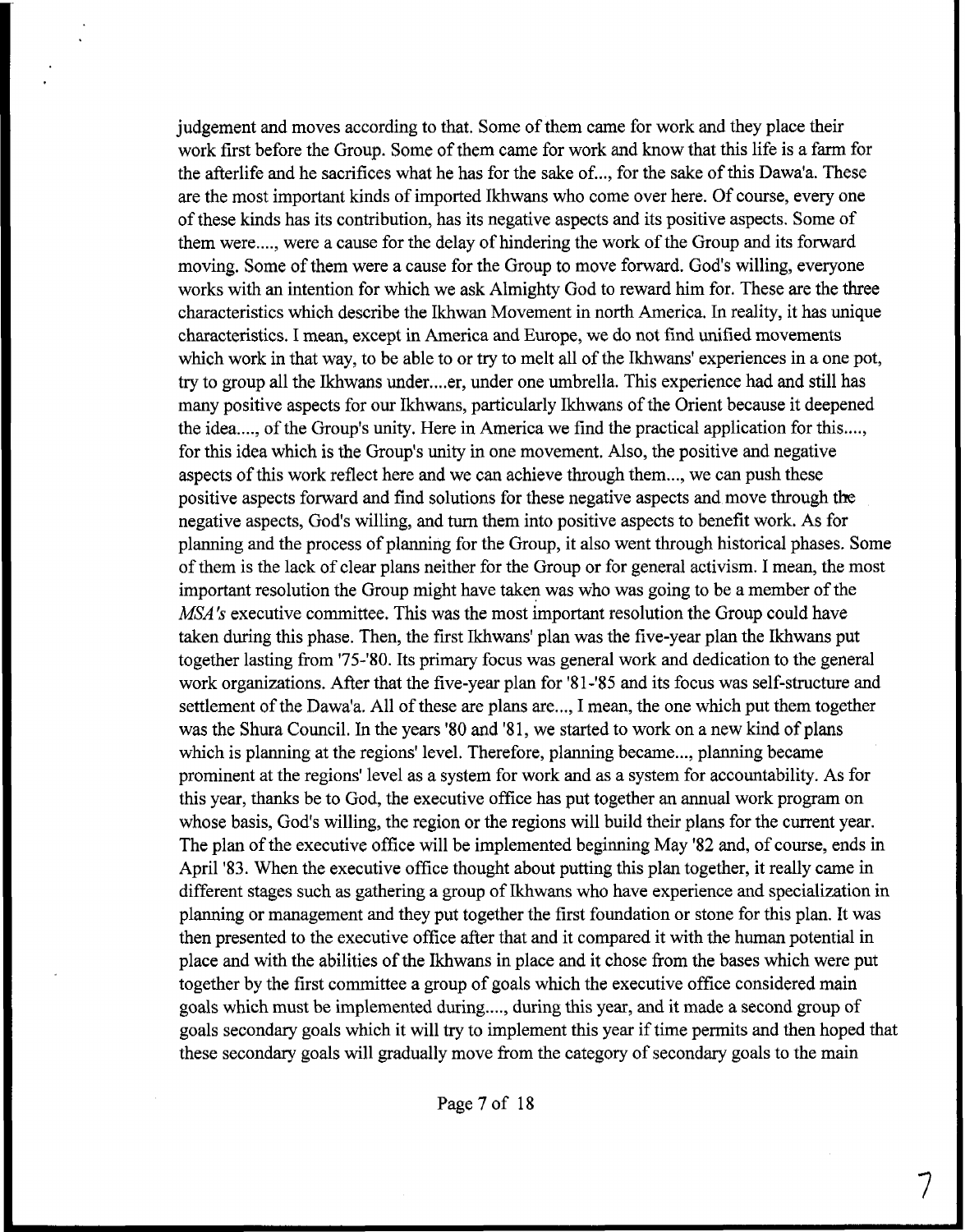goals category and get their full share of implementation. After that, these main goals were divided..., some of which we will see in a little bit, because they had a general nature. They were divided into periodical goals which we will try to implement this year, God's willing. The main goals which were approved by the executive office were five...., which were put together by the executive office and which were then approved by the Shura Council were, first of all: Strengthening the internal structure; second, administrative discipline; third, recruitment and settlement of the Dawa'a; four, energizing the organizations' work; five, energizing political work fronts. Also, it adopted eight of the secondary goals on top of which were: finance and investment; second, foreign relations; third, reviving women's activity; four, political awareness to members of the Group; five, securing the Group; six, special activity; seven, media; eight, taking advantage of human potentials. This is ..., these are the Group's main and the secondary goals for the next year of work, God's willing. Of course, along with these goals, we also had two things in front of us: The first thing is the reality of the Movement, and the second thing is what the Movement should be. The reality of the Movement is that it is a students' Movement. What the Movement should be is to become a Movement for the residents because, Ikhwans, one of the things which we suffer fiom is that it is possible that all the Ikhwans in one city might leave it or that the fundamental people the Movement relies on in this city might collectively leave and, thus, leaving a sort of a vacuum behind them; a vacuum in work and also a vacuum in planning. That means that the five-year plans will not be effective in this region due to the absence of the Ikhwan element **from** it. Therefore, we had to take two simultaneous moves and with two harmonious wings: The first one is the reality or our attempt to implement the needs of the reality which is what the students' movement needs and that we also work hard to settle the Dawa'a. By "settlement of the Dawa'a", the Muslim Brotherhood Dawa'a is meant. It is not meant to spread Islam as spread of Islam is a general thing and it is indeed a goal for each Muslim in general terms. The second thing is the settlement of the Dawa'a and finding permanent fundamentals in the cities where Ikhwans now live in order to ... er, in order for them to be the meeting points for the coming brothers. This way, work at any cities is not going to be disturbed due to the collective absence of a group of the Ikhwans. **Ln** reality, the issue of settling the Dawa'a in the past was not favored by a group of the Ikhwan who used to be here six or seven years ago, specially the students among them. They believed that the idea of settling the Dawa'a in north America is a waste of time and this, of course, was due to their students' view of work. Now, thanks be to God, we find **that** this phenomenon started to change. This change came in stages..., we can..., it came in forms which we can feel through the reality of general work. The first change was moving the Ikhwans fiom working at the branches of the MSA and the [Arab Youth Muslim] Association as branches whose activities are based on universities where they go a university to hold their activity, to what is called at that time "The Muslim House". The Muslim House was based on them purchasing a house near the university with Ikhwans living in a part of it and the rest of it becomes a mosque and it would also be a nucleus for the activity. This was the first move the Ikhwans did. After that, the other move came where this Muslim House was not a goal by itself or it was no longer able to satisfy work as they started to move to somewhere else which are the Islamic centers. We notice that during the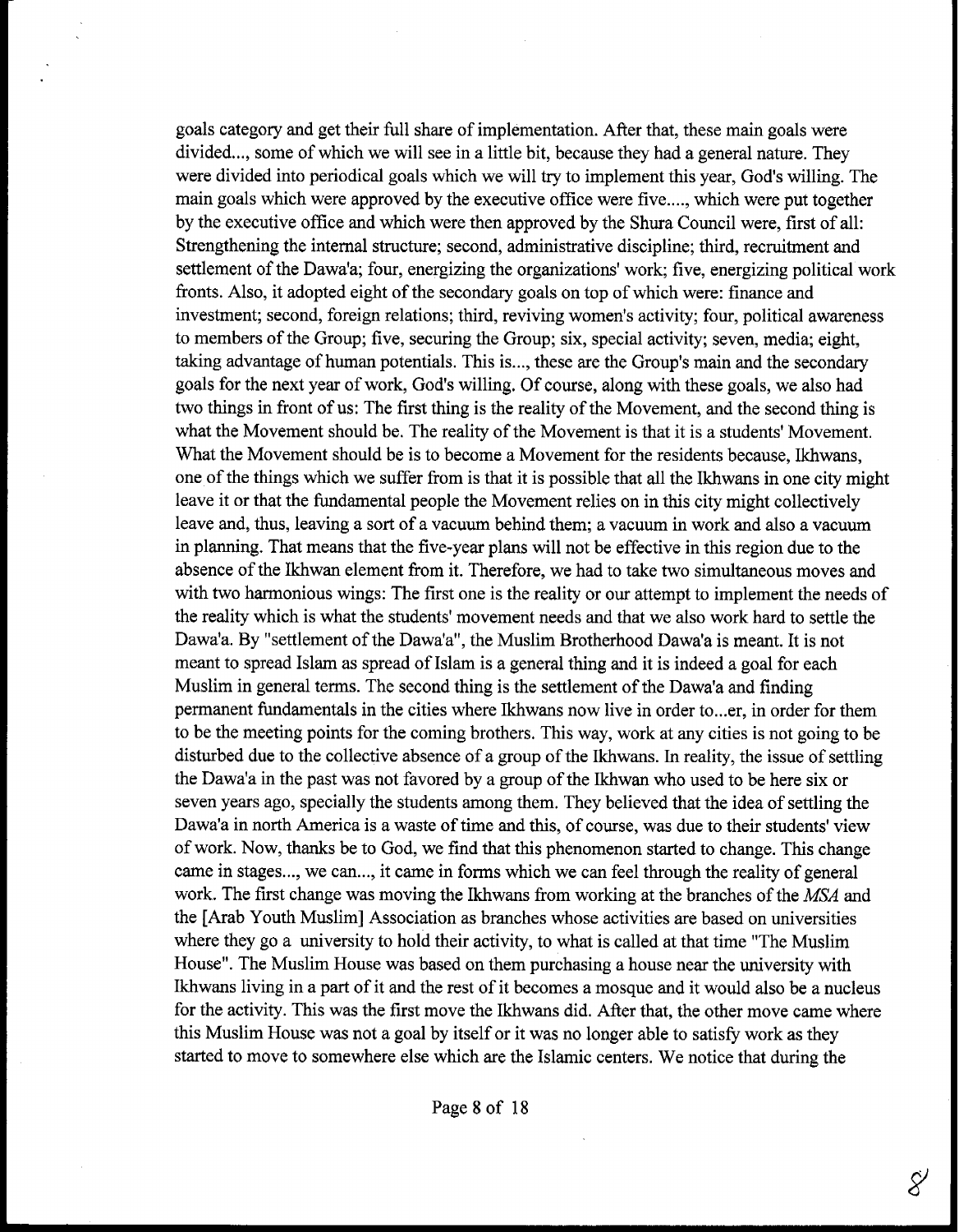past two or three years that many of the students' gathering started to establish Islamic centers. This was also another healthy move for settling the Dawa'a as the presence of an Islamic center means the presence of residents, means the existence of contacts between students and the residents, means recruitment of the residents and winning them to the ranks of the Dawa'a, means forming permanent foundations in these cities. Then, what we have now or what we feel now is that there a bigger and bigger acceptance than the Ikhwans' base for this change and we ask God the Almighty to help us so that we can finish this mission which is the settlement of Dawa'a and that, by that, we would have permanent foundations in America which can benefit Islamic work generally speaking and may God reward you all good.

- Um: If possible, let the brothers collect the questions from the audience... If possible, can you repeat to us the main goals and the secondary goals which were written by the Executive Office and which were approved by the Shura Council.
- Ze: The main goals are five, They are: Strengthening the internal structure, administrative discipline, recruitment and settlement of the Dawa'a, energizing the organizations' work, energizing the political work fronts. As for the secondary goals, they are eight: first, financing and investment; second, foreign relations; third, reviving women's activity; four, political awareness to members of the Group; five, securing the Group; six, special activity; seven, media; eight, benefitting from human potentials.
- Um: There is a question: What is the degree of connection between the Ikhwan Group in America with the mother Group in Egypt?

# **[End of side A].**

# **Side B:**

- Ze: .,.the dangers of these pockets are many; some of that is the fact that they hinder work, some of it is that they destabilize the ranks because the ranks then would be disconnected. Thanks be to God, we can currently say that there are no longer organizational pockets in the ranks of the Group. Thanks be to God, Lord of the Two Worlds, we were able to absorb these pockets during this past time. Organizational pockets most likely form due to a wrong idea adopted by some of the Ikhwans regarding means of work over here or they could be due to regional gatherings. So, they could come due to any of these forms.
- Um: Er..., what is the relationship of the Islamic Group in Libya with the Ikhwan Group? Are they under the leadership of the Ikhwan Group or are they a separate group?
- Ze: The Islamic Group...., the Islamic Group/Libya is a front..., a political action front. It is a political action front. Er..., who is the brother who asked the question? I just want to know if he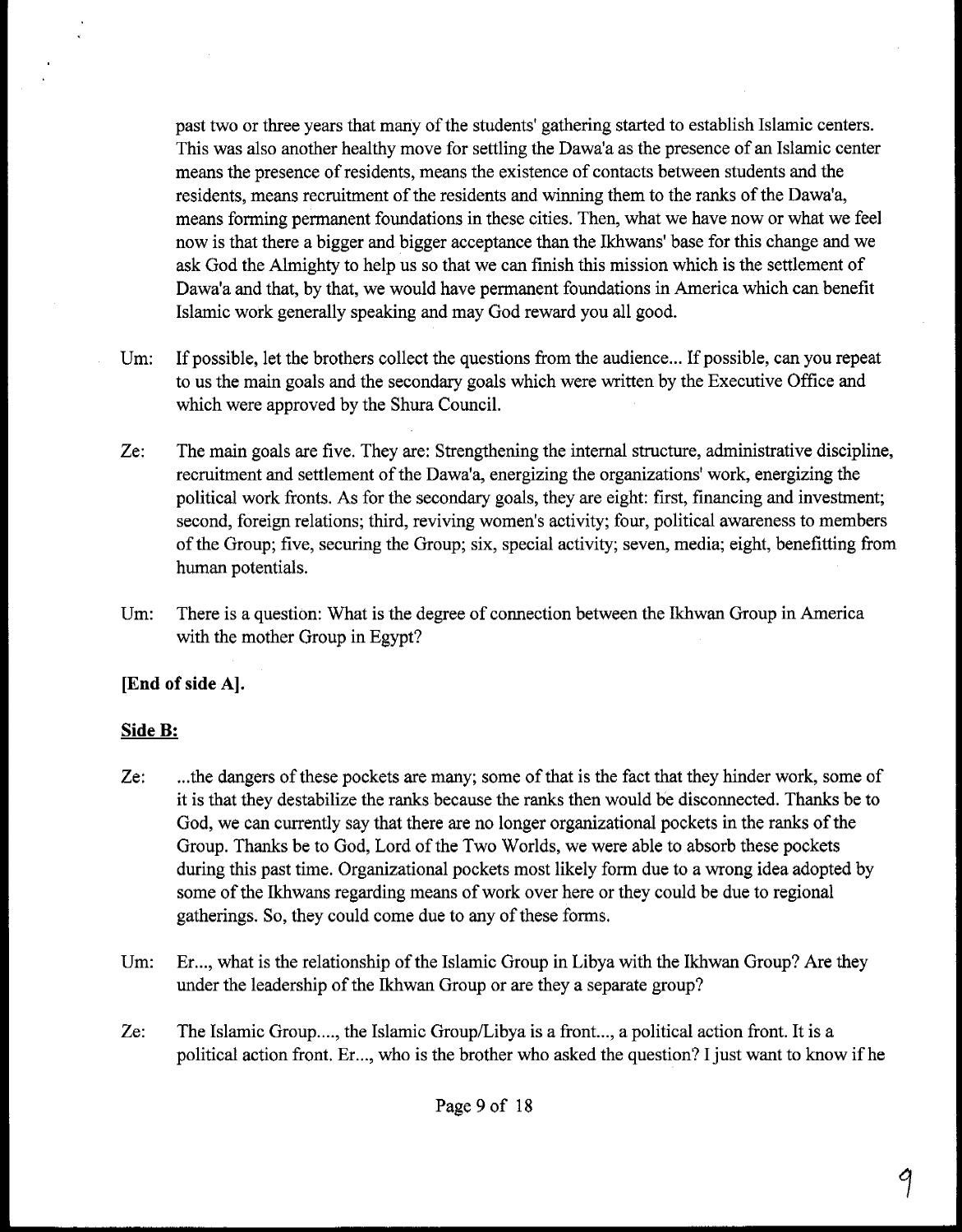means the Group which issues Al-Muslim magazine. Yes? Yes. So, my brother, it is a front..., it is a political front which was set up by the Libyan brothers in order to be able to move through it and issue Al-Muslim magazine. Yes, this front is overseen by brothers from the Ikhwans, They are, I mean, they're from Libya and their native country was Libya. They are associated with the Group and they're affiliated with the Group. And the Group directs the path of this group and this ..., or this front through the presence of the adherent Libyan brothers in the Movement and who work in this front.

- Um: Don't you see that the Movement's methods and programs in America should be different from the methods and programs in the Arab countries or from the Arab countries due to the change of the place and the available sources, the type of individuals and the maxim benefit from the means available in America? For instance, the cultural programs are very weak. Recruitment methods are limited and are being restricted.
- Ze: By God, my brother, we really see that ..., that the methods ..., we really see that our methods and means are different from the Orient. We did not take or borrow a method or a means from the Orient unless it was compatible with the reality of the Islamic Movement over here. Our methods are always driven from the nature of the organizational base..., from the nature of the ... er, from the nature of the country which is America and also from the nature of the base from which we move, the people we move between are mostly highly-educated youth. They are college youth and they are also youth who are aware. They are more aware than the youth who are of the same stage or age in the Orient. The reason. .., the reason of this awareness and maturity is their presence in America, not because they are in America, I mean, America has nothing to do with it but, because of their presence in America, they have no mother to wash their clothes or a father who gives them their allowance at the end of the month. They have to depend on themselves in balancing his household budget, for instance, purchase their own stuff, cook for themselves if they are single, to wash their clothes if they are single, all of these things. Also, they have to deal and interact with society directly. All of that, Ikhwans, without....er, I mean, without family protection. I mean the family is not..., without the family cover or armor which used to protect him in his country. All of these will bring about more awareness and maturity. This is the base which we move through. Therefore, our recruitment methods are different. Er..., in reality, I don't know why the brother says that ... er, that our recruitment is weak while we are considered..., even considered in the view of many of the Orient's movements to be an open movement and that we are a movement which is lax in conditions despite the fact that we don't think that we are lax in the conditions but, this is their view...., their view of us. Er...., we are experiencing a surge in recruitment. Let me take advantage of this opportunity and tell you what are..., or how the individuals are recruited so that the Ikhwans are up to speed. During one of its meeting, an Usra nominates a group of the Ikhwans or a group of Muslim youth who are present to become regular in the work or to become regular at the ranks of the Group. Through the Naquib, an Usra submits these names to the Masul of the region or the Masul of the district. After that, the Masul of the region contacts ...,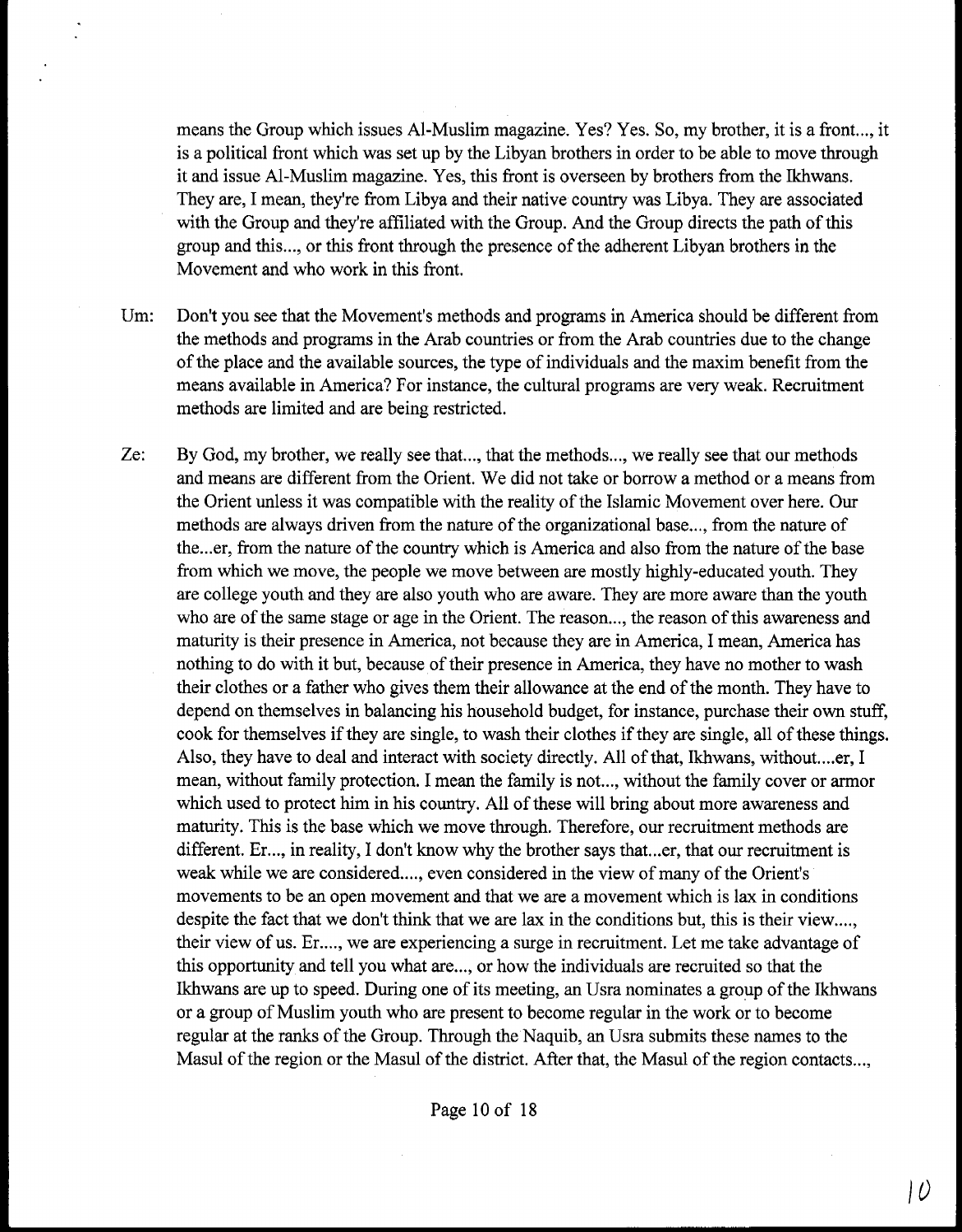he takes these names and contacts the coordinators of these countries ..., of that country. Meaning that a brother who is coming from Jordan, we would contact the Jordan's coordinators. We inquire about him and see if there is any objection to bringing him on board. After that, he is to wait two weeks. If the coordinator does not rely during this time period, then the matter is discussed during the meeting of the region's council. I mean, the matter is up to the region itself as they are the ones who will decide. After that, a region is to decide if the brother is to become regular...., this brother to become regular at the Group's ranks or not according to the reasons and according to what it sees. I believe that, this way, we bypassed a lot of the central issues and bypassed many of the steps which were in place at some point in order to speed up the assimilation of the Ikhwans. What an Usra should do before that is ...., there are...., our methods are clear and known as there is an individual contact and after that come the open Usras or the open Halaqas and then, when the brother has completed the open Halaqas, he can then become regular...., if the Usra sees that, he can become regular at the General Movement. That if he is a new brother. Of course, if he is a regular brother in his country, of course, he would be coming with a letter or recommendation through the coordinator. He can become regular maybe in a period of three months at the most, he would become regular at the Usras. Yes, some special cases might happen whereby the Ikhwans are late for a reason or another. But, generally speaking, the matter does not take more than three months and the brother who just came or the imported brother will become regular, he will become regular at the Movement. Er..., of course, we said that because the base from which we move is a mature base, we might at times jump through some of these circles. We might, for instance, jump through the open Usra and the Group is asked to make a brother regular right after the individual contact, for instance. Of course, a region then has the right to consider this ..., to consider such jumps and whether they are proper or not. As for the educational programs, in reality the program which is in your hands...., this program is the first section...., this is a program for the open Usras. And the second section is the beginners' program. We are still putting programs together and the Education Office, may God reward them all good, are now working on the Workers' programs and the Naquibs' programs. God's willing, they will be in your hands during the summer's months if God makes it easy. Then ..., yes, an imported brother in particular, the one who has been in the Dawa'a for long, might find these programs are below ...., below his level because he might have taken them ten years ago. But, we tell him, "Brother, just to be reminded. It is good to be reminded. These are very good things to reexamine because they are fundamentals of the Dawa'a during this time period". God's willing, the moment the Workers' and the Naquibs' programs arrive, this crisis will be resolved.

Um: There is a group of questions almost all of which are about one subject which is a remark that some of the movements have not joined the Movement here in America such as the Saudis, just to cite one of their examples. So,... I mean.

Ze: In reality, it is the only movement, the Saudis. They have not joined. Only the imported brothers among them are not regulars. I mean, it means that there is a home product. I reality, our work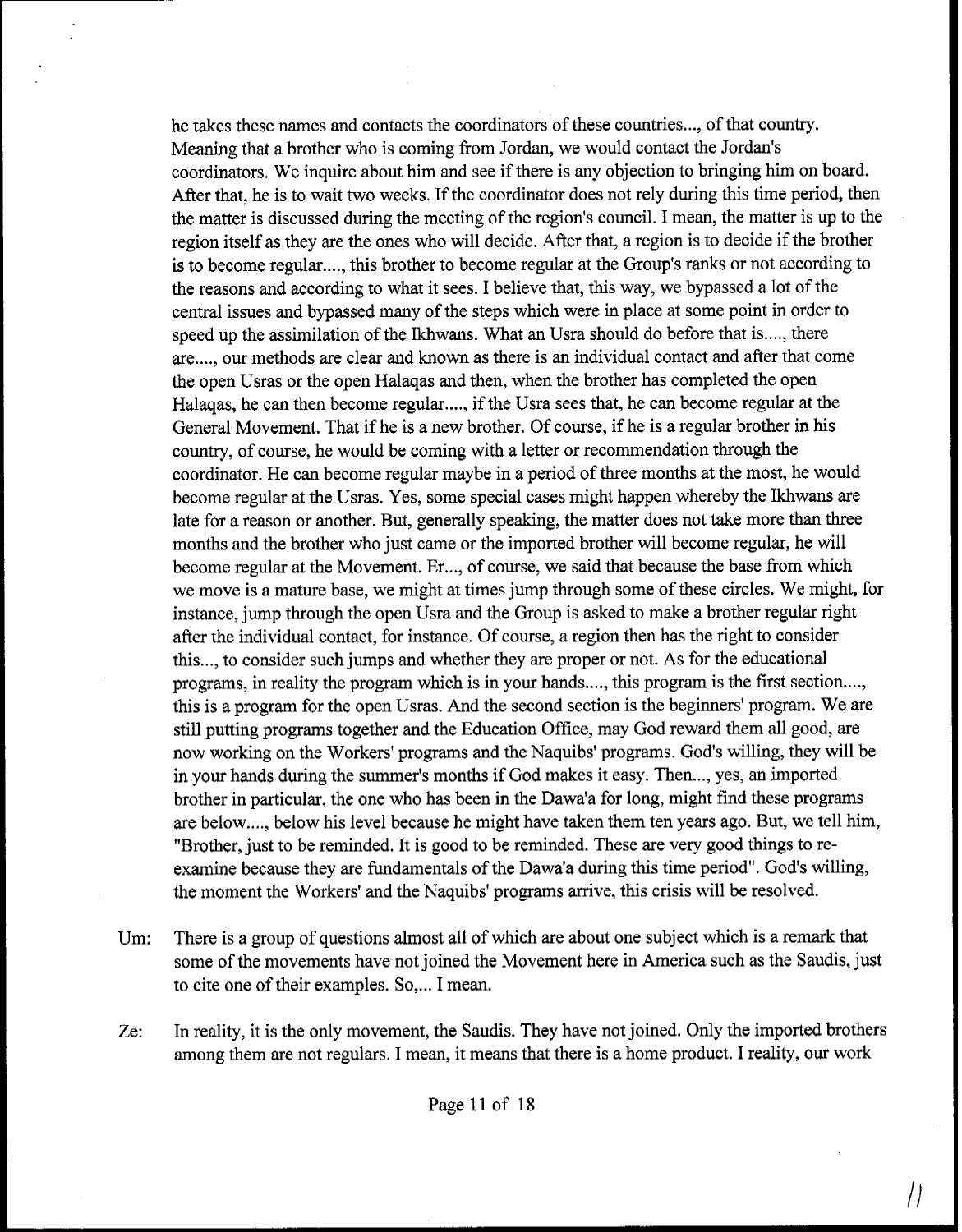among the Saudis is good in the areas where key congregate such as ..., such as southern California and such as ...., different regions where they congregate. Our work among them is good. As for the Saudi brothers who came originally as Ikhwans, they had a different point of view whereby they did not want to become regular at the Movement here. We do not agree with them on that but we also respect the decision they made and we ask Almighty God that we meet at the end. If we..., if all of us work to please Almighty God first and foremost, we will meet. And, if anyone among us is working for something within him or out of desire, we will not meet. We ask Almighty God to make both of us to work to please God and, God's willing, we will meet soon in a unified Movement.

- Um: What is your opinion regarding the formation of one or multiple fronts for the Group without having the base which represents the Ikhwans, meaning distributing the efforts of the brothers who are the Group without a base in order to stay ahead of the events.
- Ze: By God, fronts are one method ...., one method for grouping and are one method to communicate the Ikhwan's thought. They are one method to communicate the Ikhwan's point of view. **A** front is not formed until after a study and after an exhaustive study. I mean, the last front formed by the Group is the Islamic Association for Palestine. So, Ikhwans, this did not come out over night or it was not like the Ikhwans who are in charge went to sleep, dreamed about it and met the next day and decided to do it. Not at all, by God. This went through lengthy meetings and took long discussions. Many specialized auxiliary committees were formed which were examining this work, they were examining this work from different angles, from the angle of the benefit of such work, from the angle of, for instance, the human resources we have, from an angle of how this front would benefit us in communicating the brothers' point of view. Then, generally speaking, we don't work out of vacuum if that is what is meant. As for distributing the brothers' efforts, yes, in some of the regions where few Ikhwans exist, there will really be a heavy pressure on them because, in addition to that, they have to be members of the MSA, The [Muslim Arab Youth] Association and, if they're Palestinians for instance, they will have to be members in the Islamic Association for Palestine. Yes, it is correct, this would place additional burdens or weight on the brother. But, an active and a smart brother can benefit from the efforts of the Islamists who are around him, for instance. He can distribute some of these burdens in a way which does not let planning get out of the hands of the Group in the region. He can benefit from the resources around him because we, Ikhwans, cannot work with our resources alone and our number is limited, So, let every brother check the percentage of the Ikhwans against the number of existing Muslims and not the entire Muslims. But, let's say, the adherent Muslims who attend the Friday prayers, for instance. If you check the percentage, you won't find the Ikhwans percentage in those people more than 1% which is a tiny percentage, of course. It is possible, of course, that you think that this 1% can not carry the entire work burden. But, if you manage to direct the resources which are available to it and when you can benefit from it, this burden will then become less.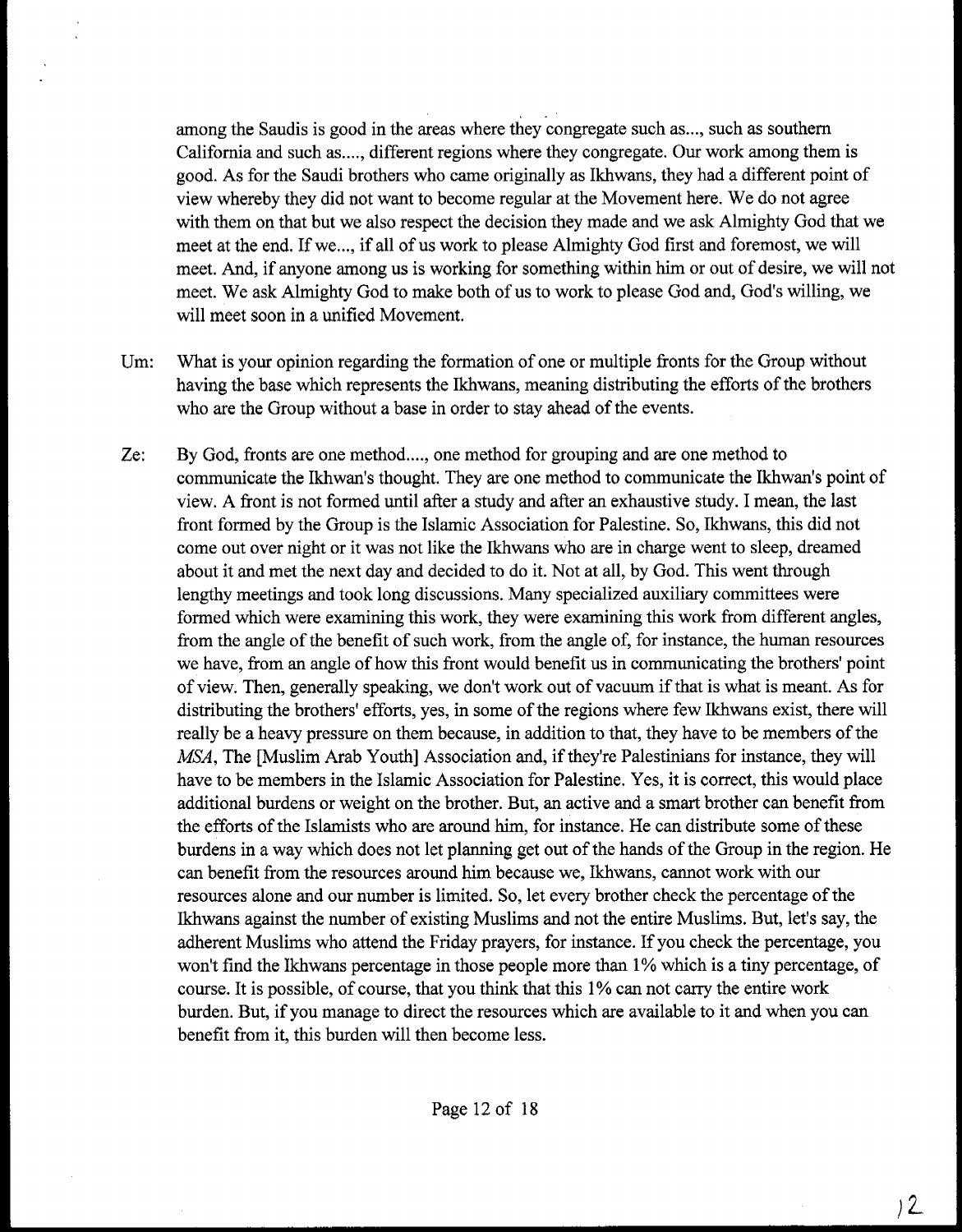- Um: In order to settle the Dawa'a, is there planning by you by asking that the brothers who have experience to remain here?
- Ze: My brother, one of the stage goals which were set regarding the settlement of the Dawa'a is encouraging the brothers who cannot return to their countries ..., they cannot return to their countries for either political, economic or whatever reasons to settle here in America. We encourage this phenomenon in this stage, that the Ikhwans who cannot return to their countries we encourage them to stay. We can provide him with all the available means or advice on how to remain in this ..., in this country and to work as one of the goals of settling the Dawa'a or, excuse me, as one of the methods of settling the Dawa'a.
- Um: By "Securing the Group", do you mean military securing? And, if it is that, would you explain to us a little bit the means to achieve it.
- **Ze:** No. Miliary work is listed under "Special work". "Special work" means military work. "Securing the Group" is the Groups' security, the Group's security against outside dangers. For instance, to monitor the suspicious movements on the...., which exist on the American front such as Zionism, Masonry.... etc. Monitoring the suspicious movements or the sides, the government bodies such as the CIA, FBI...etc, so that we find out if they are monitoring us, are we not being monitored, how can we get rid of them. That's what is meant by "Securing the Group".
- Um: There is a question which we will ask..., I mean, we will ask them individually as none of them relate to the other. The resources and freedoms which are available in north America are bigger than what is available in the Islamic world. Despite that, organizational work methods have not changed.
- Ze: By God, I believe that the methods are different. If the asking brother is from Iraq, he would know that it is impossible to have such a gathering in Iraq and this is one of the methods. If the asking brother is from Jordan, for instance, he would know that it is not possible to have military training in Jordan, for instance, while here in America, there is weapons training in many of the Ikhwans' camps. Er...., if the brother is from Libya, he would know that the Islamic Movement has not been able to form due to the pressure which is on the ..., on the people, but it succeeded in growing in America. Our methods, Ikhwans, then are different then even though we might use the same concepts. I mean, we resort to secrecy but the secrecy at our end might take a position that is different from what is in the Orient, for instance. Secrecy over there might be absolute. It might be absolute even among the ranks of the Group. For instance, until now, most of the movements do not know who is the General Masul of the movement when he is among their ranks and neither do they know who are members of the executive office or who is the Masul of the Organization Office, who is the Masul of the Financial Office and so forth. Over here, the brothers know who are the Group's General Masul. Most of the Ikhwans know who is the Masul of the Organization Office. Most of the Naquibs know who are the members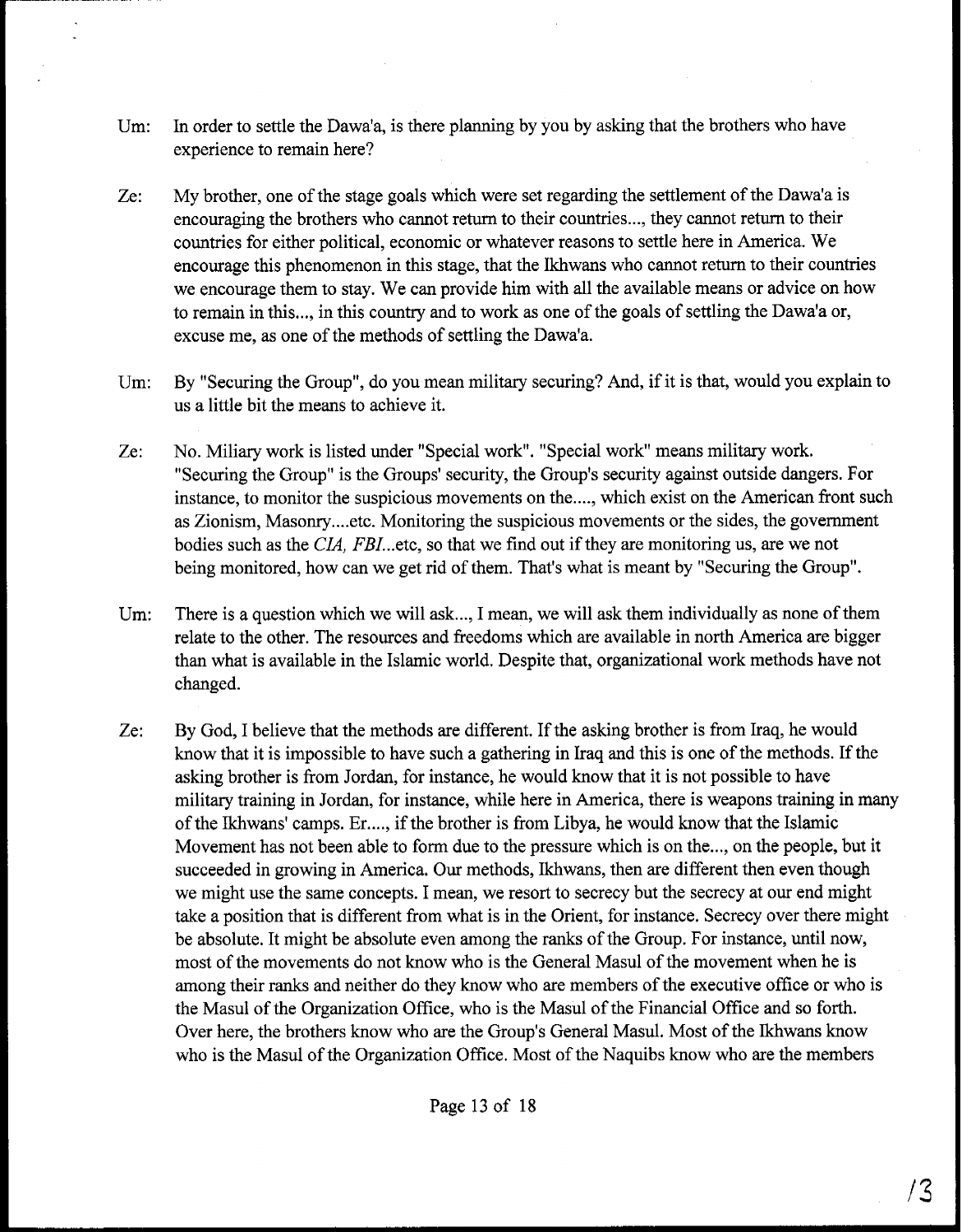of the Executive Office and so on. This means that there is a change in the means. And so on, we can now..., speak about the fronts, for instance. For instance, the brothers in Egypt don't have fronts in the same broad way we have in America and the fronts are one of the means and so on. Then, Ikhwans, our means are really different. They might carry the same name but the content is different.

- Um: There is a two-fold question: Why there was a difference in ..., or why did the Ikhwans disagree during their conferences in the 60's and also, why are women allowed to attend the conferences?
- Ze: Of course, during that time, this is regarding why were the wives of the Ikhwms in the 60's or even the beginning of the 70's to attend the Ikhwans' conferences? This is the input of the leadership. I mean, I don't want to say why and neither do I want to speak on their behalf. This was the input of the leadership then. And I really believe that this input was proper. I mean, Had I been at the same time in the same situation, I would have given the same input because the issue was an a issue of grouping, the issue was an issue of grouping. And the social aspect of the grouping issue is very important. We now ask why does this happen in the present time? Yes, during our conferences, the adherent Sisters attend. And we have a wing called The Muslim Sisters and we have a Masul for them in the Executive Office. My brothers, work cannot be done...., the Ikhwans work cannot be successful unless the women's part of it goes side by side. My brother, if you are married and your wife is not among of the Sisters, you should be the first one to understand this point. You would feel that there is a deficiency, there is a restriction on your work and your moving. Just because she is a Sister mean she will be informed of every big and small issue in the Movement? No. Because she is a Sister she can understand your feeling, she can make available to you the atmosphere for work. But, if she is not a Sister, you can try to come to the camp and [she is like], "How is it that you're going to leave me and go over there" .... etc. And she starts asking you, "How about the boy? What if he gets sick and how is going to come to take him to the doctor" and get you many excuses. Why? Because she does not understand the nature of your work and the nature of your movement. But, if she is a Sister, if she..., and by God we have found these examples among the Sisters, that she had just gave birth, just delivered two or three days ago and her husband leaves her and attend Ikhwan camps. If he tells her, "I will stay to take care of you", she would tell him, "No". She does not accept. There is a difference, Ikhwans, between a brother who finds this atmosphere at work and a brother who finds the other atmosphere. As for the reasons for the problems which happened in the Ikhwans camps, it was because for the inclination for change or moving from a gathering to a formation and a selection, from a gathering of Islamists, kind people and stuff, Ok, let it be good and stuff, Ok, let's go, let's go, let's go, come over and let's get together, fiom a take-all movement to a precise and a harmonious movement. This, Ikhwans, are the reasons which made the conferences of the end of the 70's have a special characteristic, the ones which always ended with tears and pain. But, thanks be to Almighty God, their outcome.... er, their outcome is this camp and those Ikhwans.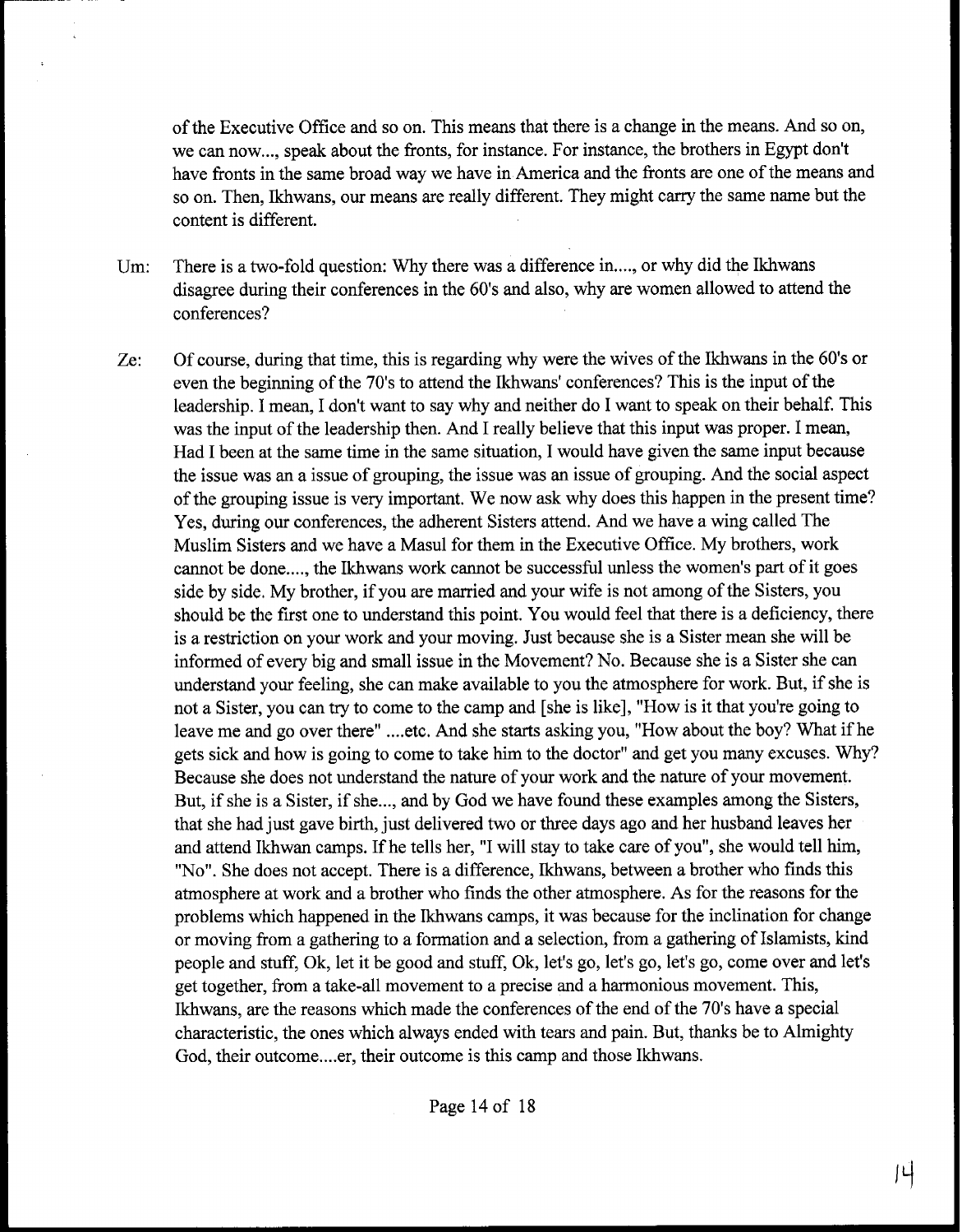- Um: One of the brothers is asking about what is meant with the Executive Office. But, I just wanted to explain to the brother that brother Munzir is not ...., is not the director of the Executive Office as he mentioned but he is the Masul of the Organization Office.
- Ze: My brother, the Executive Office is the Group's Executive Leadership. The Executive Office is divided into offices. Through these offices, the affairs of the Group are run. Among them is the Organization Office,.,, the Organization Office which oversees the ... er, over the regions and the Usras of the Group. And among them is the Education Office which oversees the preparation of cultural programs for the Ikhwans or the educational [programs] for the Ikhwans and also prepares the training programs for the Ikhwans in the different fields and various specializations among which is the Political Office which submits political analysis to the Ikhwans and also the Sisters Office which runs and promotes the activity of the Sisters Division. Among them is, of course, the Secretariat General which is the Movement's Secretary. These are the executive offices which are available now. They are the Group's Executive Leadership. Ok, as for the Organizational Skeleton.,.,er, the Group's Organizational Skeleton begins first of all from the highest..., it is the highest..., the highest organization in the Group is the Organizational Conference. The Organizational Conference is a conference ...., is a stemming from the Ikhwans bases; every Usra elects one or two according to its number. This brother represents the Usra in the Organizational Conference which is the highest body in the Ikhwan. After that, the Shura Council comes then the Executive Office. The Shura Council  $\dots$ , what did the brother ask ....? Er...., this is how it is. The Shura Council, of course, has many duties among which are...., just let me see the...., it is better that I read them from the bylaws which is better than reciting them from memory. Yes. Duties ...., Duties and responsibilities of the Shura Council: It has the duties of planning, charting the general policies and the programs which achieve the goals of the Group which are specified in the course, its resolutions are binding to the Group and only the General Organizational Conference can modify them or annul them which has the right to modify or annul resolutions of the Executive Office. It follows up on the implementation of the Group's policies and programs, it directs them and it directs the Executive Office and it forms dedicated committees ...., branching committees to assist in that. It oversees that and directs them in what ensures the implementation of the policies. It elects the Group's General Masul and the Executive Office and it has ..., it has the right to guide, hold accountable and ...[ UI] and the General Masul is to be elected among the elected members of the Council only. These are the duties of the Executive Office....er, the Shura Council. As for the duties of the Executive Office, it executes and follows up on the works of the Group and its different bodies according to the general policy and the resolutions ...., and the resolutions issued by the Shura Council. It has to follow up and guide the activities of the general work organization and to make sure they run according to the Group's plan with what achieves its goals. It submits a periodical report to the Shura Council about its work and the activity of. ..., the activity of the domestic bodies and the general organizations. The Office distributes its duties to its members according to the internal bylaws. The Sisters are to have a special office which is affiliated with the Group's bodies and a special bylaws approved by the Shura Council determine the method of its formation and its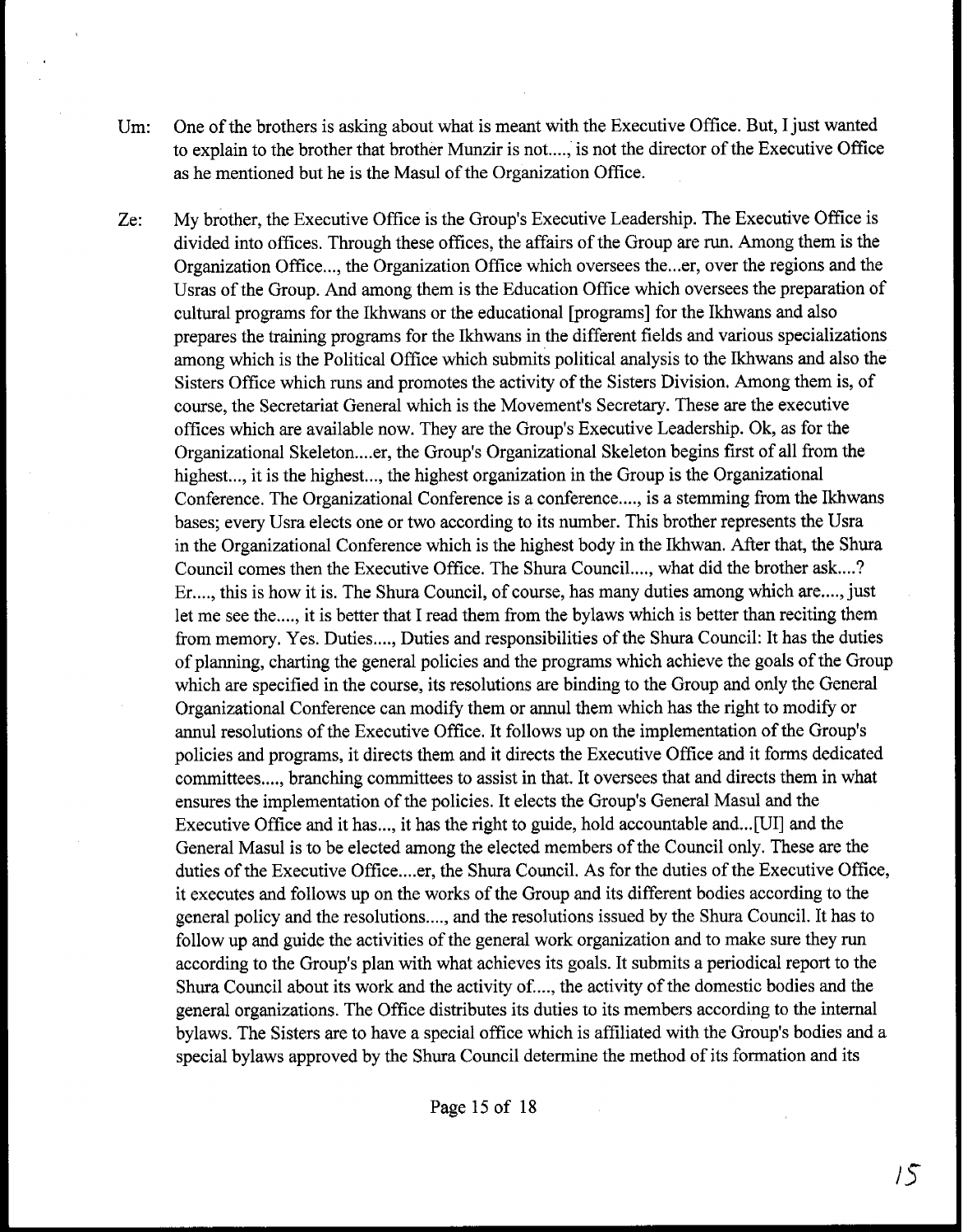responsibilities. It then talks about the quorum and it talks about the office's term which ends with the end of the Shura Council's term. This the .... As for the specialized office, I believe it will take long if we wanted to explain the duty of each office.

- Um: You mentioned that there is a weapons training at the Ikhwans' camps but I did not see that at all in the mid-southern region camps. So, would you explain to us the reasons.
- Ze: By God, the first thing is that you thank God and praise him because you found a camp to meet in. You know that, for instance, Oklahoma has become a blocked area for you. You cannot meet in it in the first place, right? Then, the nature.... What? [Unintelligible talk from the audience] Yes, I'm sorry. I thought..., Ok. My brothers, according to what we learned..., to what I learned, in Oklahoma they started to be strict about letting Muslims use the camps. They would ask them, for instance, to submit their name and they would ask you to bring **an** ID or something to prove your name. I learned that they were going on a *picnic* recently, a trip, and the police came asking each person to give..., to present a...,er, to show his ID or even his *visa.* These harassments exist then in the state of Oklahoma, for instance. And these are among the reasons which made our brothers in the reason to have their camp here in Missouri. Right, my brother? Then, the circumstances which a region goes through are the ones which determine. In some of the regions when they go to a camp, they take two things, they would request a camp which has a *range,* a shooting *range* and one which has a range to shoot, one which has a range which they use for shooting. You would find that in some of the camps. They would get **an** advance permit for that. I mean, I don't know the possibility of having these camps here and also whether the pressure which exists in Oklahoma...., and whether they will have a weapons training in the other regions...., these harassments might continue, I mean, become contagious to the other regions.
- Um: Do you see that the latest events in Syria had an impact on the Group's policy in America and in particularly the political aspect. Between brackets, "To explain, showing flexibility in dealing with non-Muslim movements".
- Ze: Yes, there is no doubt that the Group here in America was impacted at all of its levels with Syria events. And ..., work, Ikhwans ..., I mean, what is happening in ..., or what happened in Syria...., Syria has become one of the priorities of Ikhwans' political activism in north America. I will speak about that in details I believe in a lecture immediately following this one which will be about the Ikhwans of Syria and I believe that I will give the opportunity to the lecturing brother to reply to these questions. The asking brother should ask the other lecturing brother should he not find in the previous lecture what satisfies him or what replies to this question, God's willing.
- Um: Er..., there is a brother who is inquiring about the lack of brothers from Tunisia, Algeria and Morocco and even Yemen and a brother who is asking about..., I mean, he wants information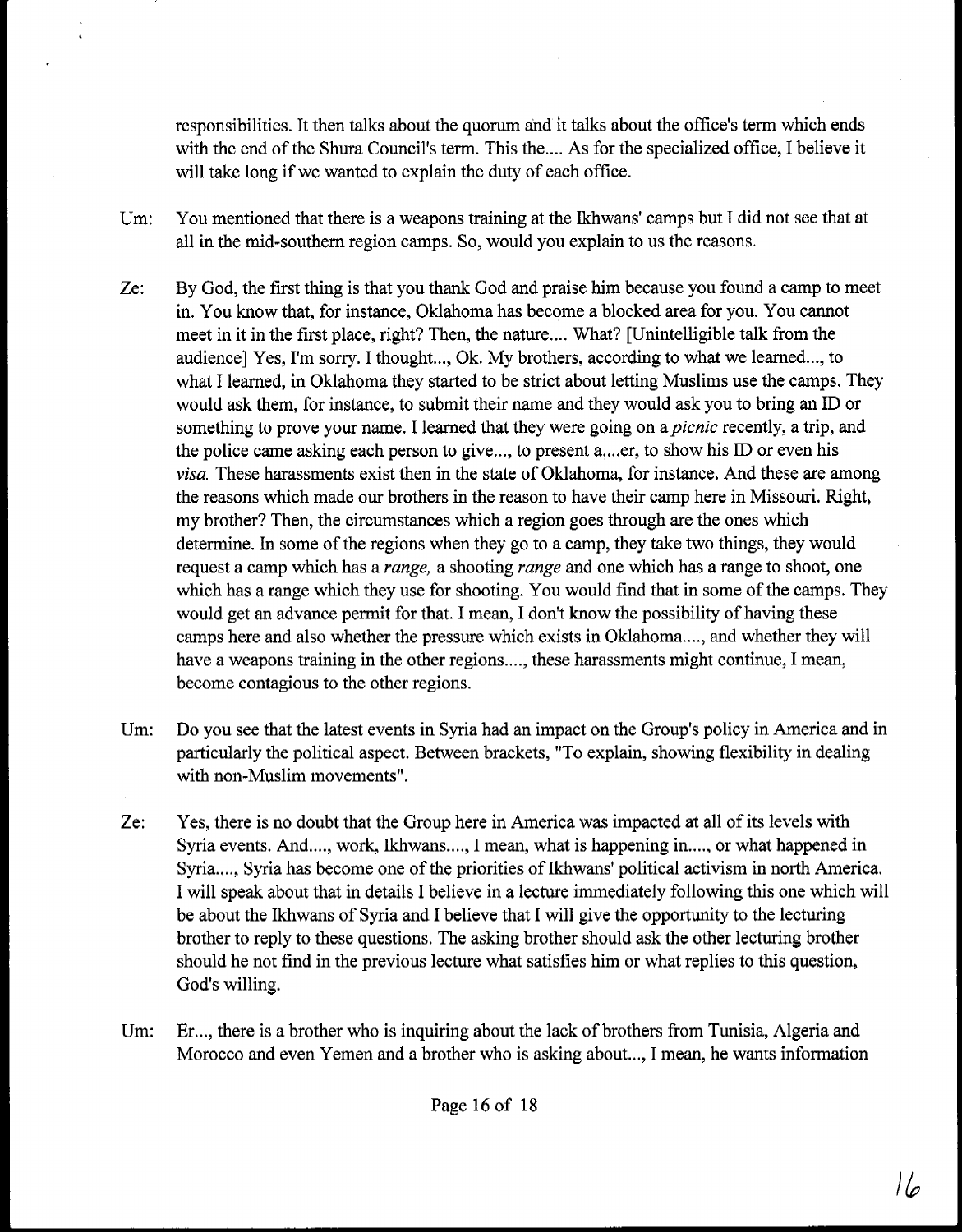about the Ikhwans in Canada.

- Ze: The lack of Algerian or Tunisian Lkhwans is because their presence in America is scarce. My brothers, you know that Algeria and Tunisia have a French culture, the countries have a French culture. Therefore, most of its citizens prefer to go to France rather than come to America. In addition to the fact that the Islamic movement over there in the two countries is a budding movement. They're still new. Despite of that, it has been dealt a blow which it did not recover from yet. It did not talk even thought it was hit savagely and, of course, you know what happened in Tunisia. This is one of the reasons which makes the presence of the Tunisian brothers scarce among us. Of course, this does not mean that you should not work among good Tunisian congregation. You should work among them, form Usras, you should initiate individual contacts with them .... etc. As for Yemen, Ikhwans, it is a poor country. Yemen is a poor country. It cannot send exchange students to America and it cannot...., I mean, as a government...., and, as individuals, they cannot send their sons at their expense. I mean, if you have \$100 over there, you can live an entire year with it. You would live comfortably and you might be considered among the rich. Not among the rich but, I mean, the comfortable ones. Therefore, all of that makes the percentage of educated Yemenis small. This does not mean there is not a large Yemeni community. There is a very large Yemeni labor community in America. It is centered in two spots: the first one is what they call the San Joacquim Valley. It is an agricultural area in California and the other place is Detroit in the automobile factories. If there to take the Yemeni workers out of Detroit, the automobile industry would stop. According to what I found out from the Masul of the region Detroit is under, thanks be to God, we were able for the time to recruit three Yemeni workers and, God's willing, they will be a pillar for us to enter into that gathering.
- Um: There are four remaining questions but it seems that time is up even though we would have liked for you to answer all of them. Er..., we ask Almighty God to benefit us with what we heard and to increase our knowledge. May God reward you well. God's peace, mercy and blessings to you.
- Ze: Ikhwans, you posed questions and I now have questions. I would like to know -through raising of hands- about your receiving of the Group's periodicals. First of all, I will start with al-Bayan [The Declaration] periodical. It is a magazine which is published bi-monthly. How many brother saw the 4th issue? Let him raise his hand. Al-Bayan's 4th issue. There is hesitation. Ok. As far as the periodicals of the Education Office, the Darb al-Dowat [Path of the Callers], how many brothers saw it? Ok. Regarding the political statement sent by the Group about the Syria events and about the national coalition, how many brother received it? Read it, of course, and saw it. By God.... My brother, why are you.... Where are you, my brother, may God keep you?
- Um: From Colorado.